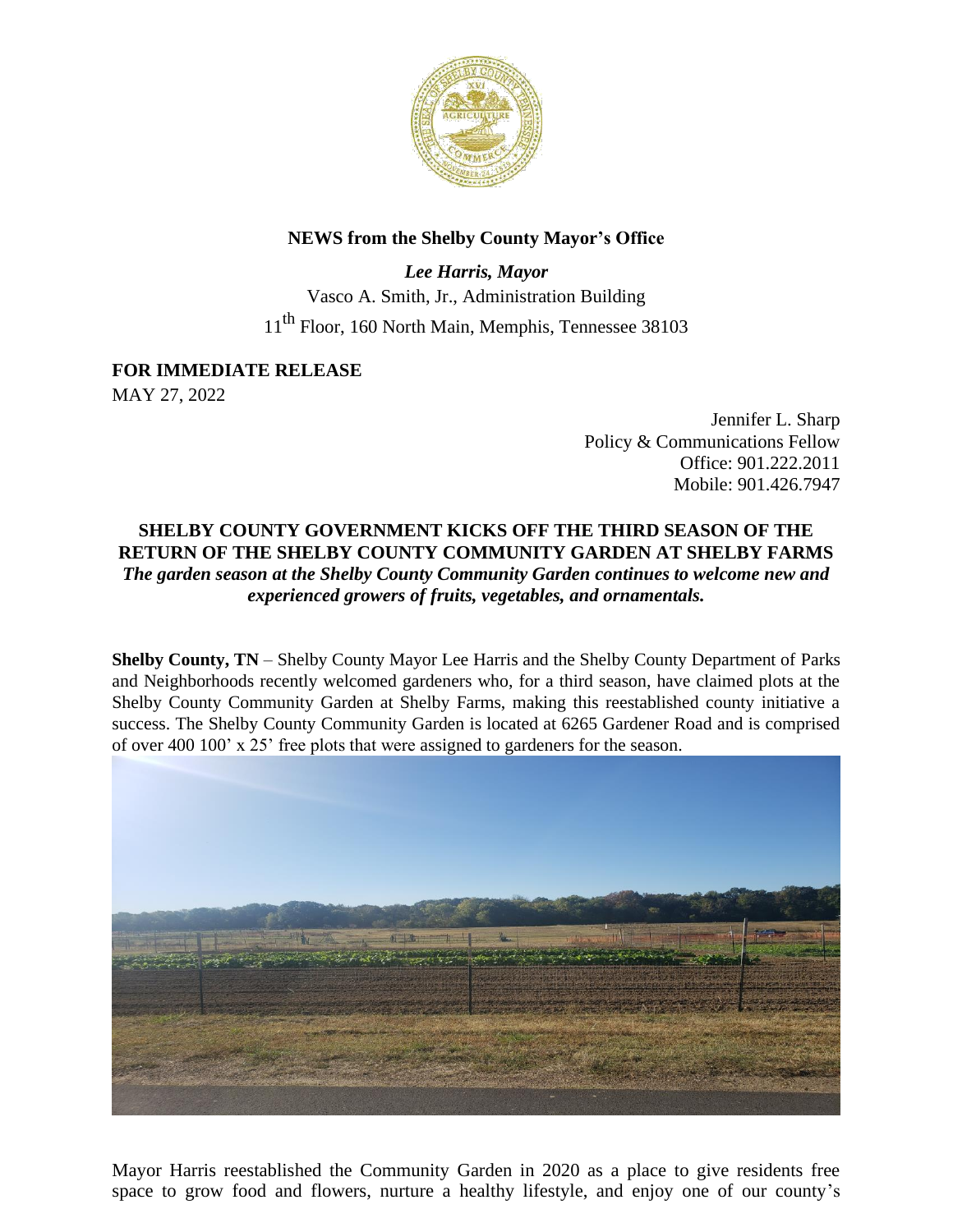premier green spaces. The Community Garden was recently awarded the 2021 TRPA Innovative Program Award from the Tennessee Recreation and Parks Association.



**Shelby County Mayor Lee Harris**: "In 2020, our reestablishment of the Community Garden at Shelby Farms came at the ideal time for our residents, during the pandemic, a time when our residents were looking for outdoor and socially distant activities. Those in our community with a green, or even a greenish thumb, continue to be wildly enthusiastic about the program and the opportunity to get outdoors and into the soil. We think our gardeners are set for another successful season."

**Angela Hill, Shelby County Parks and Neighborhoods Administrator:** "For a third consecutive season, we are thrilled to welcome both new and returning growers to the Community Garden. While we are adjusting to our new normal, we are giving residents an opportunity to get outside

> VASCO A. SMITH, JR. ADMINISTRATION BUILDING 160 North Main Street, 11th Floor Memphis, TN 38103 901-222-2000 Fax 901-222-200[5 www.shelbycountytn.gov](http://www.shelbycountytn.gov/)